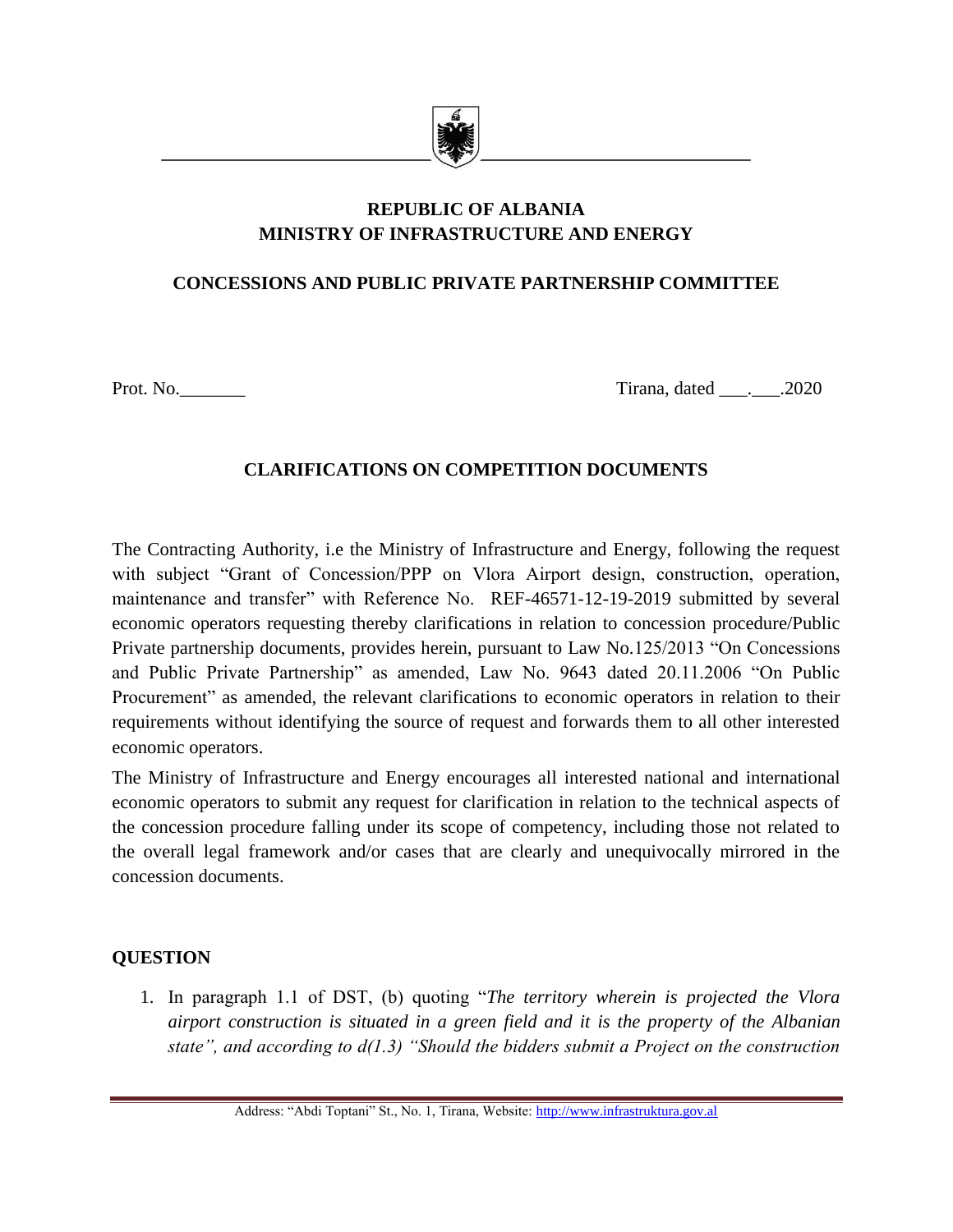*of the Vlora airport that extends beyond the existing footprint, then, the value of expropriations affected by the proposed project shall be covered by the concessionaire (winning bidder)…" the following clarifications are required to develop a clear proposal*.

Kindly provide the following information/confirmations/changes in the bid documents:

- a. List of the reference price or market evaluation of the properties that lie beyond/around the existing footprint of the project, in order to enable the concessionaire to calculate the expropriation costs in the business plan, as required. In absence of this information the bidders will face difficulties in submitting an accurate and comprehensive bid;
- b. Commitment of the Contracting Authority that if the expropriation price is successfully challenged in the court by the property owners, the additional costs shall be borne by the Contracting Authority;
- c. Commitment of the Contracting Authority that all expropriations shall be completed within a certain deadline, and eventual expropriation delays shall not affect the concessionaire.
- d. Can you please provide a procedural guide of the expropriations before submitting the bid offer?

# **ANSWER**

The Contracting Authority clarifies that the land is in state ownership, as approved by Decision of Council of Ministers No. 813, dated 16.12.2019, "On transferring the administration responsibility from the Ministry of Defense to the MoIE for property no. 914, named "Aerodrom Fushor", located in Vlora, and on an amendment to DCM No. 515 dated 18.7.2003 "On approving the inventory of state immovable properties transferred under the administrative responsibility of the Ministry of Defense", as amended. Therefore, expropriation is not applicable.

Your question is in reference to the "*Instructions to Bidders*" section, part of the Competitive Procedure Documents, wherein are provided general clarifications for the bidders, which may be referenced only in cases/conditions allowed/accepted in the special qualification criteria or winning bid selection, as well as technical specifications.

The Contracting Authority explains that by partaking in the competition procedure, the economic operators express their willingness and acceptance to abide by the technical specifications of the

Address: "Abdi Toptani" St., No. 1, Tirana, Website[: http://www.infrastruktura.gov.al](http://www.infrastruktura.gov.al/)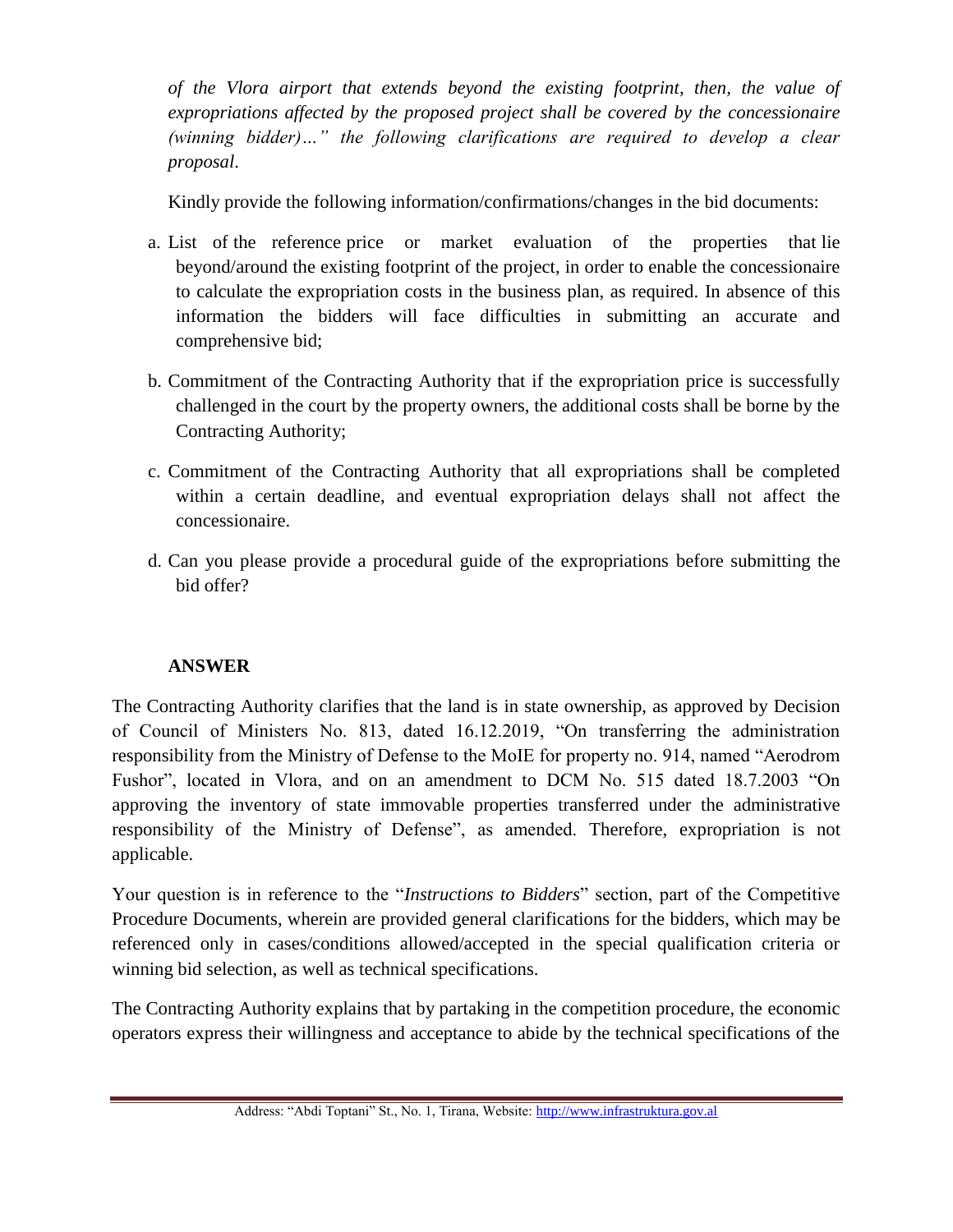procedure. Prior to submission, the legal documentation and the technical and economic proposal should consider the special qualification/winning bid selection criteria, as well as the technical specifications of the procedure.

Furthermore, Appendix 5 of the "*Declaration of the Fulfillment of Requirements of the Standard Documents of the Concession/Public-Private Partnership*", by partaking in the competition procedure, the operator, inter alia, declares that: *"We meet all technical specifications set out in the Concession/Public Private Partnership documents and accept them without any reservations and remarks. We declare under our legal responsibility that we agree with all given technical specifications and complete them as defined in the Concession/Public and Private Partnership documents. We meet all legal, financial and economic requirements and technical specifications set out in the standard documents of the competitive procedure and certify thereof by certificates and documents submitted together with the present declaration".*

## **QUESTION**

2. In case the concessionaire decides to provide the proposed project that lies beyond the existing footprint, which is a state property, it would increase by default the whole project cost with the expropriation's costs, to increase overall value of the project. The added cost is a fixed cost not related with the capabilities and efficiency of the economic operator. This cost is equal to any operator since the unit price of the expropriation cost is defined by the law, should any of them decides to expropriate beyond the defined footprint.

Kindly provide the following information:

a. How this cost will be reflected in the operator's score in its final evaluation?

Clarifying: In this case the methodology of evaluation has dependent and correlated selection criteria, which do affect directly the bidder. The cost increase with the expropriations to add overall value of the project, does provide more points under Selection Criteria 2, the increase in cost will be reflected on the overall cost and reduce points under Selection Criteria 6. The sum of the points does not affect positively the scoring of the operator and since is not related with competitive advantages and technical expertise of the operator, it will discourage the operator to pursue this approach, even though it would bring more value to the project.

b. If, the concessionaire will absorb and pay the costs of expropriation in case the project would require lying beyond the existing footprint, then automatically will be the owner of that property.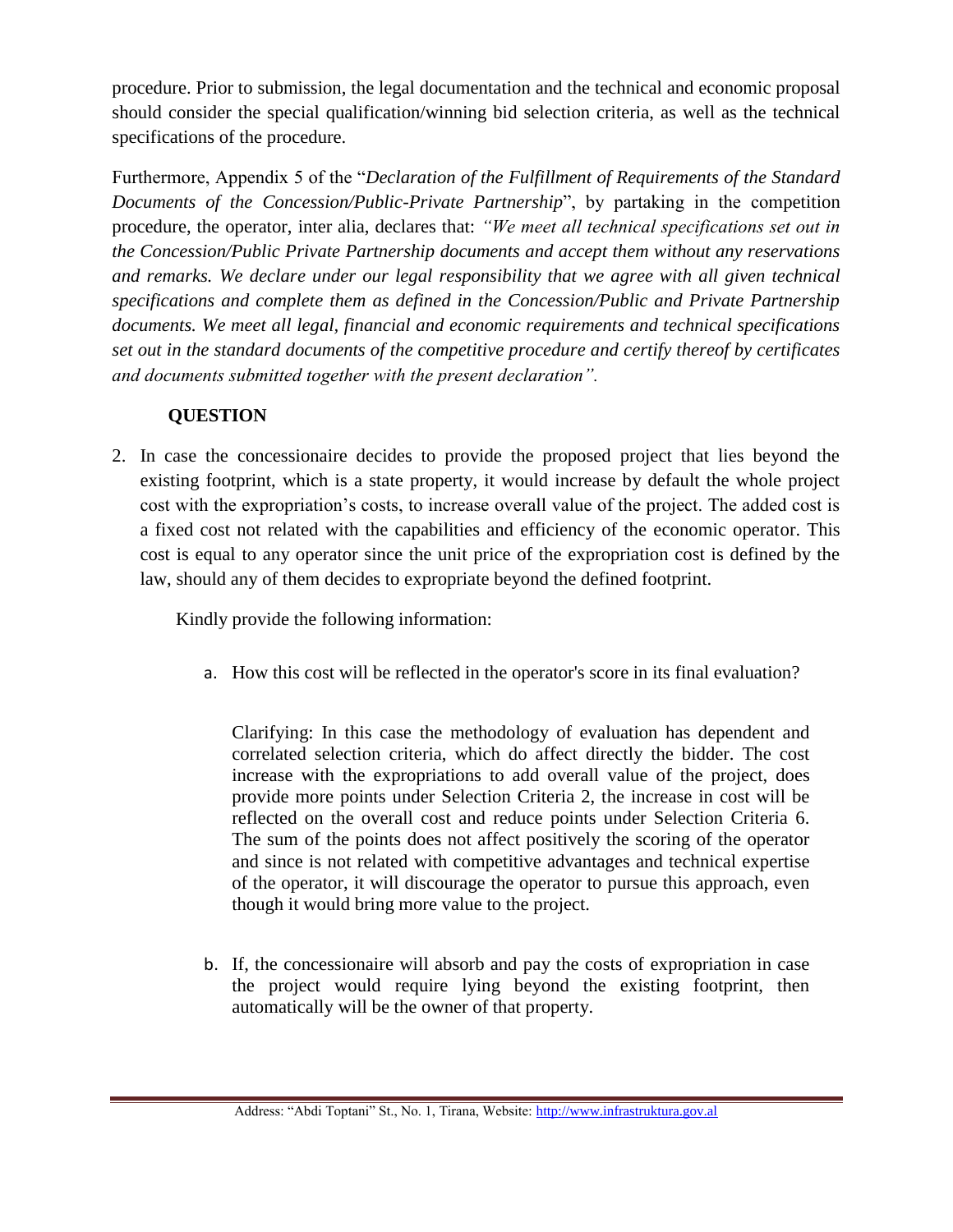Please clarify how this specific case will be addressed?

#### **ANSWER**

The study has been conducted on the respective footprint in accordance with the technical specifications and the survey plan. The evaluation will be carried out in accordance with the methodology set out in the procedure documents.

### **QUESTION**

3. Selection Criteria 3 is related to the experience of building (construction/ renovation/refurbishment) for airports of 4E category and more than 10 million passengers. The required experience in building an airport of 4E category consists of two basic elements provided in the table below.

|                | Aero                                     |                                                        |
|----------------|------------------------------------------|--------------------------------------------------------|
| Code number    | plane reference field length             | <b>Typical aero plane</b>                              |
|                |                                          | DE HAVILLAND CANADA DHC-6 /                            |
| $\mathbf{1}$   | $<$ 800 m                                | PIPER PA-31                                            |
|                |                                          | ATR ATR-42-300 / 320                                   |
| $\overline{2}$ | $800 \text{ m}$ but $\lt 1200 \text{ m}$ | <b>BOMBARDIER Dash 8 Q300</b>                          |
|                |                                          | <b>SAAB</b><br>340                                     |
| 3              | 1200 m but $\lt$ 1800 m                  | <b>BOMBARDIER</b> Regional Jet CRJ-200                 |
| $\overline{4}$ | 1800 m and above                         | <b>BOEING</b><br>737-700<br><b>AIRBUS</b><br>$A - 320$ |

|                   | Wingspan   | Outer main gear | <b>Typical aircraft</b> |
|-------------------|------------|-----------------|-------------------------|
| <b>ode letter</b> | wheel span |                 |                         |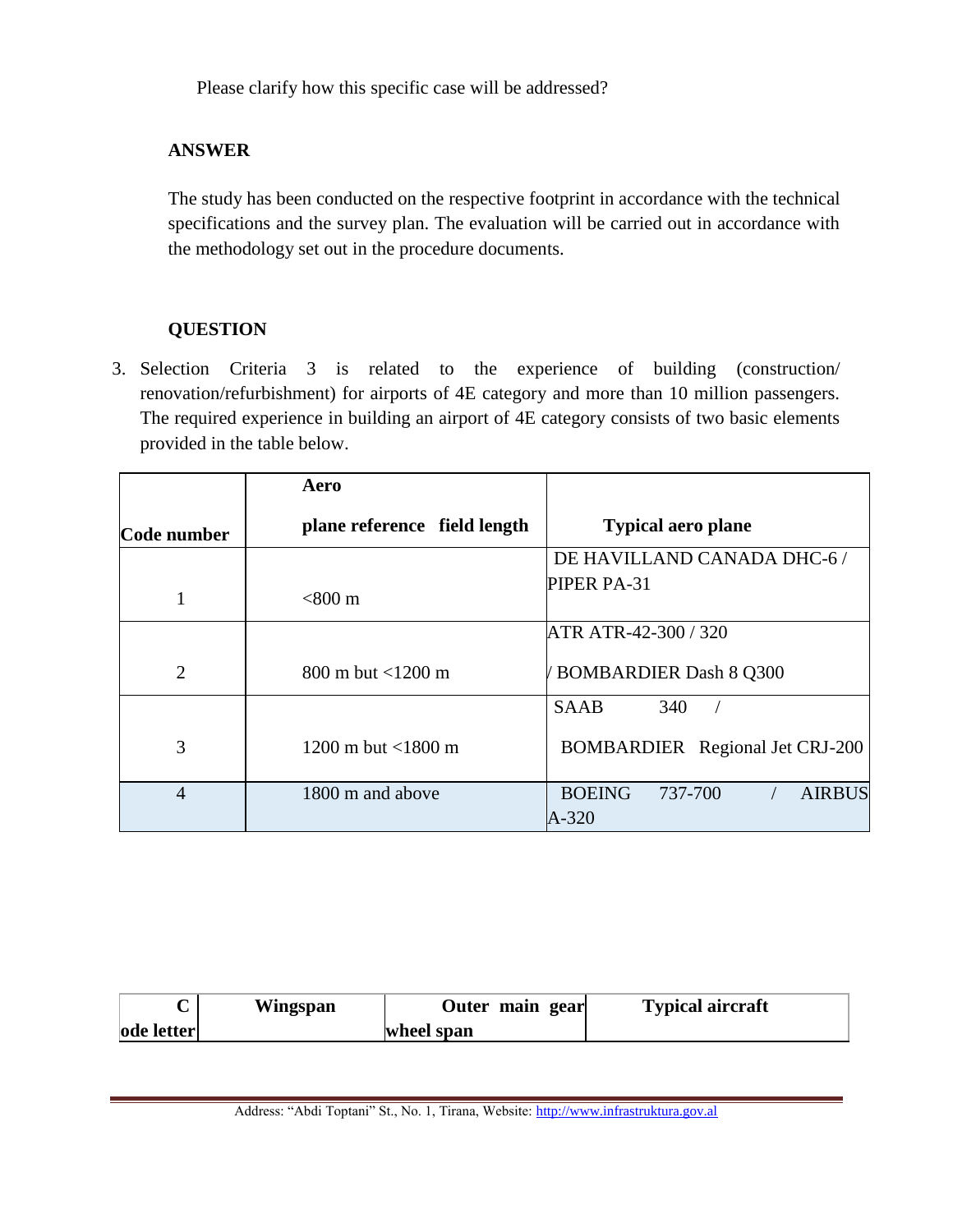| A             | $<15$ m                             | <4.5 m            | PIPER PA-31 /                |
|---------------|-------------------------------------|-------------------|------------------------------|
|               |                                     |                   | <b>CESSNA</b><br>404         |
|               |                                     |                   | <b>BOMBARDIER</b> Regional   |
|               |                                     |                   | Jet CRJ-200 / DE HAVILLAND   |
| B             | 15 m but $<$ 24 m                   | 4.5 m but $<$ 6 m | <b>CANADA DHC-6</b>          |
| $\mathcal{C}$ | 24 m but $<$ 36 m                   | 6 m but $<$ 9 m   | <b>BOEING</b><br>737-700     |
|               |                                     |                   | <b>AIRBUS A-320</b>          |
| D             | $36 \text{ m}$ but $< 52 \text{ m}$ | 9 m but $<$ 14 m  | B767 Series / AIRBUS A-      |
| E             | 52 m but $<$ 65 m                   | 9 m but $<$ 14 m  | B777 Series / B787 Series    |
|               |                                     |                   | / A330 Family                |
| $\mathbf{F}$  | $65 \text{ m}$ but $< 80 \text{ m}$ | 14 m but $<$ 16 m | <b>BOEING 747-8 / AIRBUS</b> |
|               |                                     |                   | A-380-800                    |

The airport civil work (construction/renovations/refurbishment) experience in category 4E is unrelated to the number of passengers. Since the number of passengers is not related to construction then the formula used in the evaluation methodology does not objectively score the relevant selection criteria.

#### Please clarify:

- i. What is the added value that the number of passengers does provide in the criteria 3 related to construction?
- ii. Please illustrate an example of how this selection criteria will be evaluated.
- iii. In the formula used, the Amax coefficient will be about category 4e, 10 million passengers or both?

#### **ANSWER**

The Contracting Authority explains that the request above is in proportion to the nature and volume of the contract, based on a balancing test for the two elements.

In reference to the project's complexity, requesting of economic operators to demonstrate previous experience with the construction of 4E category airports does not necessary relate to the number of passengers, because they may demonstrate their previous experience in constructing 4E category airports focused on repairing airplanes/testing, and/or other purposes, and not demonstrate the technical capacity in regards to the number of passengers.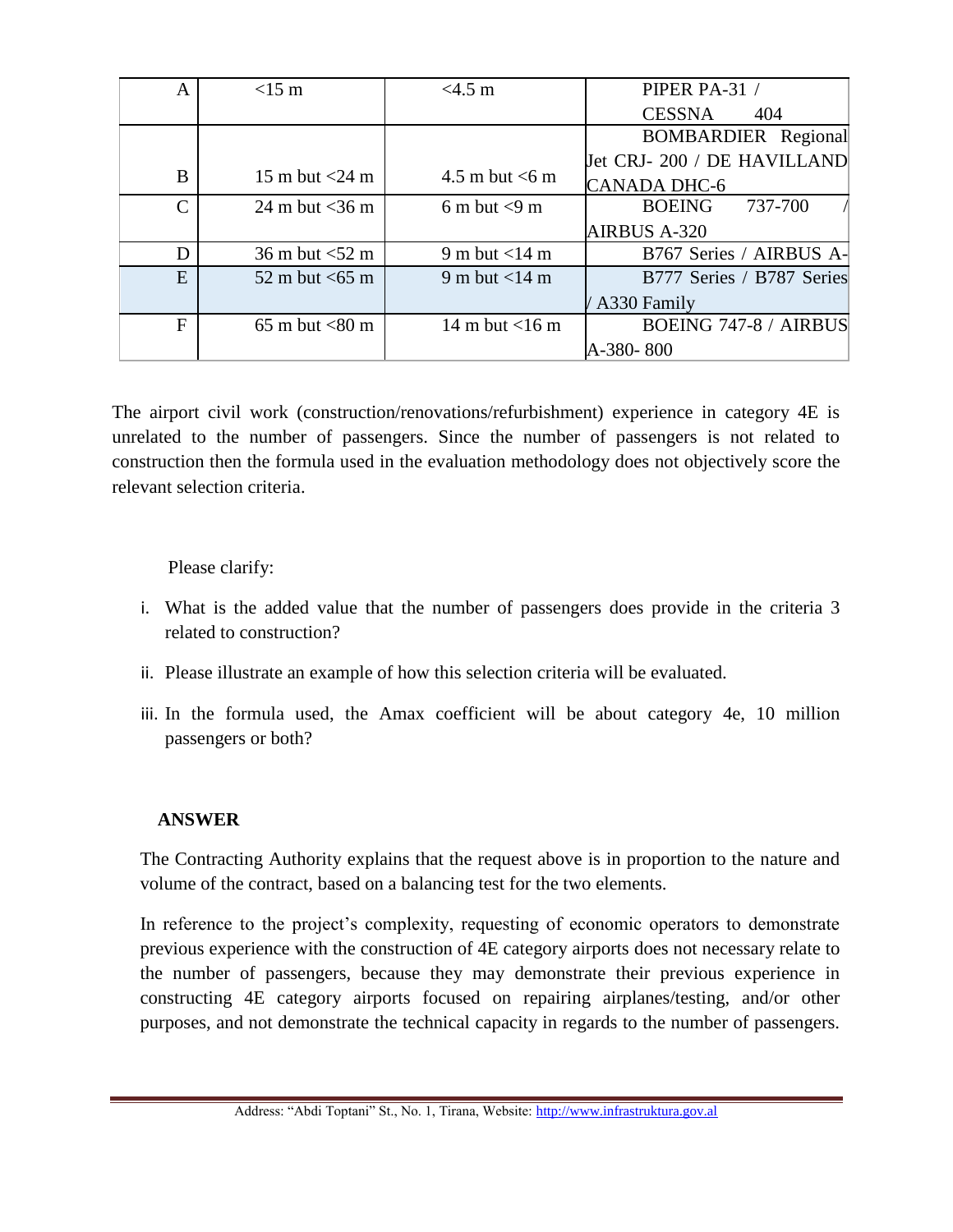Whereas, the project required by the Government of the Republic of Albania combines these two elements.

As regards the requirement in the second paragraph, we would like to clarify that the evaluation process of the legal documentation and technical and financial bid of economic operators will be carried out in accordance with the competitive procedure documents. We thus explain that the aim and purpose of the request for clarifications is in relation to some uncertainties in the procedure documents, whereas the evaluation process, in accordance with the transparency and equality principle cannot be based on hypothetical situations, but is subject to a concrete evaluation.

As for the third paragraph, the above criterion is cumulative (airport category and passenger capacity), therefore it should be read, interpreted and fulfilled as one.

### **QUESTION**

4. Selection Criteria 4. The formula applied on this selection criteria, \**Pk* and variables "*OMi* - the number of airports operated by the bidder" and "*OMmax* - the maximum number of bids for operated airports". You will evaluate that, the bidder must demonstrate operational and maintenance experience by providing quantitative/ numerical values to state this experience, meanwhile, in addition to operation and maintenance, you require other experiences.

Please clarify and specify:

- i. The 4th criteria "operation and maintenance" = "numerical value for airports" does include or no other descriptions such as (a), (b), (GA), Airport systems or networks and facility repairs etc?
- ii. If yes, how these experiences will be calculated quantitatively?

Can you please provide an example? If no, is it necessary to describe and validate these experiences as well?

 $Pi = \frac{OMi}{OMmax * Pk}$ 

#### **ANSWER**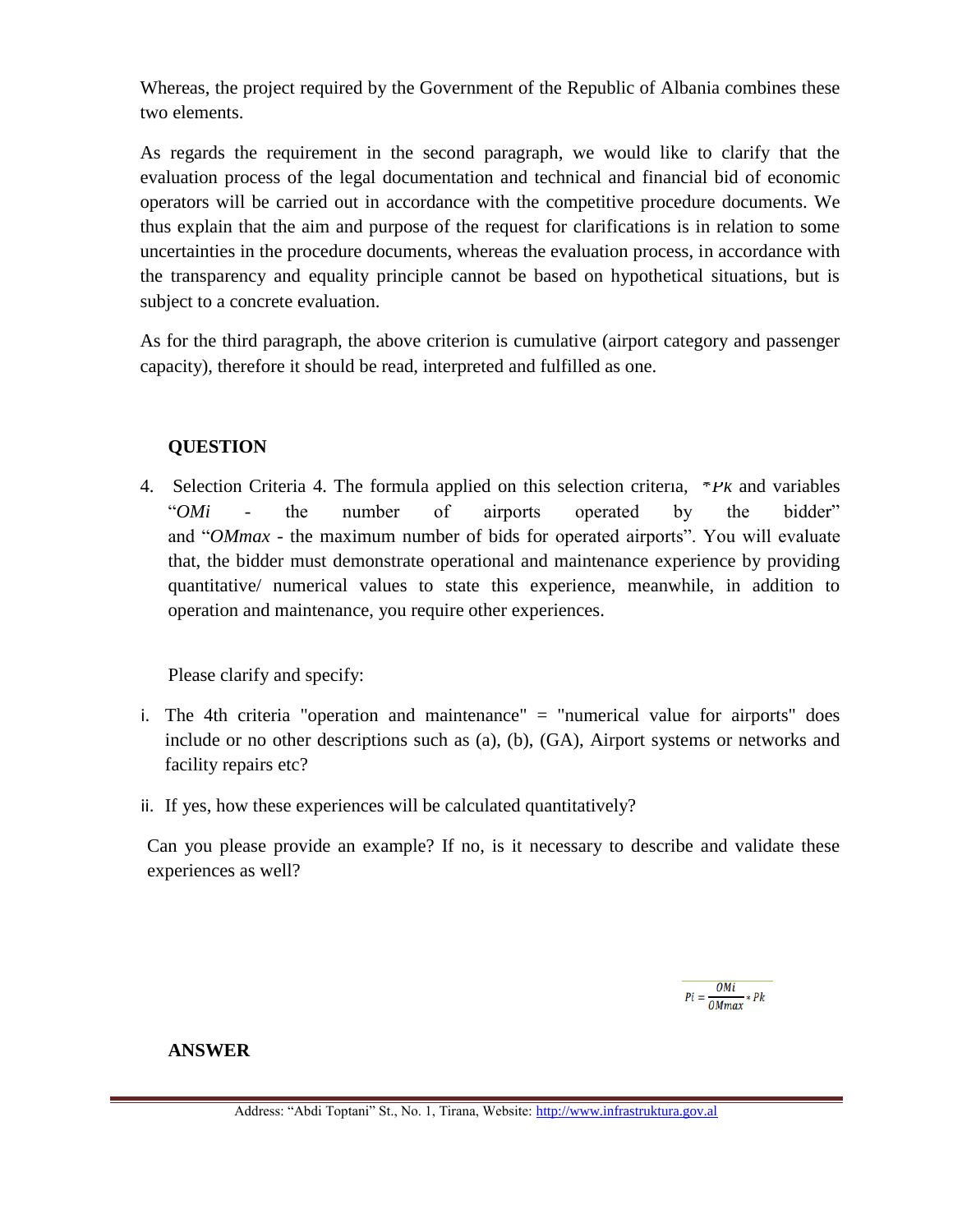As regards the first question, the above criterion, together with the four sub criteria, is cumulative, in reference to Appendix 11 "Evaluation Criteria" and therefore it should be read, interpreted and fulfilled as one.

Moreover, the Contracting Authority explains that Appendix 11 "Evaluation Criteria" of the competitive procedure documents also sets out the method of fulfilling each subcriterion. We would like to add that it is the responsibility of the economic operators to submit valid legal and justifying documentation in order to prove that all qualification/winning bid selection criteria have been met.

As regards the requirement in the second paragraph, we would like to clarify that the evaluation process of the legal documentation and technical and financial bid of economic operators will be carried out in accordance with the competitive procedure documents. The Contracting Authority would like to clarify that the competition documents clearly provides the scoring and criterion evaluation system.

## **QUESTION**

- 5. In reference
	- i. In the DSK document Paragraph 2.3 Technical capacity
- a. Paragraph 2.3.1, does require that the bidder should comply , quoting "an active basis [landside and airside])on which the following activities are being performed; airport with no less than ten (10) million passengers per year for the last five (5) years continuously:
- (a) Airport Operator, (b) Handling, (c) Security, and (d) ARFF (Aircraft (Aircraft Rescue and Firefighting."
- b. Paragraph 2.3.5.a, does require that the bidder should comply, quoting "Experience on:
- (a) development, design, engineering, procurement and construction, operation and maintenance and (b) management and monitoring of Commercial Airport Infrastructure construction projects during the past five (5) years in at least one (1) airport of more than ten  $(10)$  millions passengers and two  $(2)$  airports of up to five  $(5)$  millions passengers."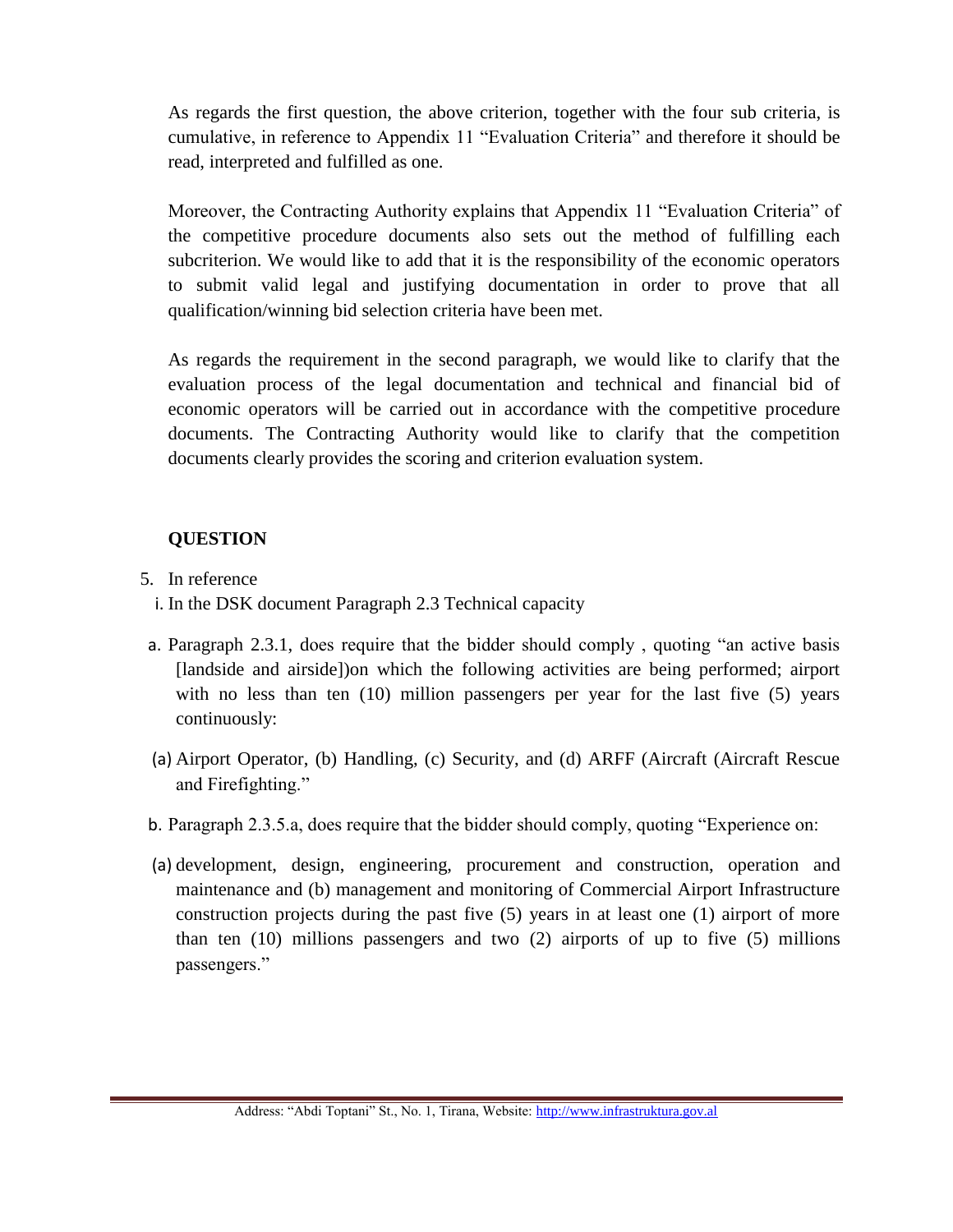In the Albanian version of the documentation it is required 1 Airport of 5 million passengers, meanwhile in the English version of the document does require 2 airports of 5 million passengers.

Please explain:

- 1. Which is the correct version of the requirement?
- 2. The experience required in an airport of 10 million passengers does already include an airport of 5 million passengers in its entirety. Does the economic operator should have experience at both these airports of approximately 10 million and 5 million passengers over the last 5 years, respectively? or having one of them does already satisfies the criteria?
- ii. In reference to
	- a. Terms of reference document, paragraph 3, Passenger terminal, subparagraph

3.3 quoting "The Concessionaire shall ensure that the equipment necessary for Phase 1 of the Terminal will be suitable to handle the following levels of passenger traffic in accordance with the Standards:"

- b. subparagraph 3.4 quoting "The Concessionaire will ensure that the Terminal is designed and maintained with the aim of expanding the Airport's capacity to 3 million passengers per year"
- c. In the feasibility study procured by the contracting authority, which is the pillar that has driven the project, at paragraph 3.5.3 does provide conclusions elaborated based on the methodology explained in the document, which guarantees acceptable accuracy of data provided to build the whole project based on it, confirms that the projected traffic foreseen on VIA, is provided in the table 14.

|       | <b>Baze Scenario</b> | <b>Optimistic</b><br>scenario | <b>Pessimistic scenario</b> |
|-------|----------------------|-------------------------------|-----------------------------|
| Years | <b>Vlora Airport</b> | <b>Vlora Airport</b>          | <b>Vlora Airport</b>        |
| 2022  | 369.581              | 425.682                       | 343.708                     |
| 2023  | 399.148              | 476.764                       | 364.330                     |
| 2024  | 431.080              | 533.976                       | 386.190                     |
| 2025  | 465.566              | 598.053                       | 409.361                     |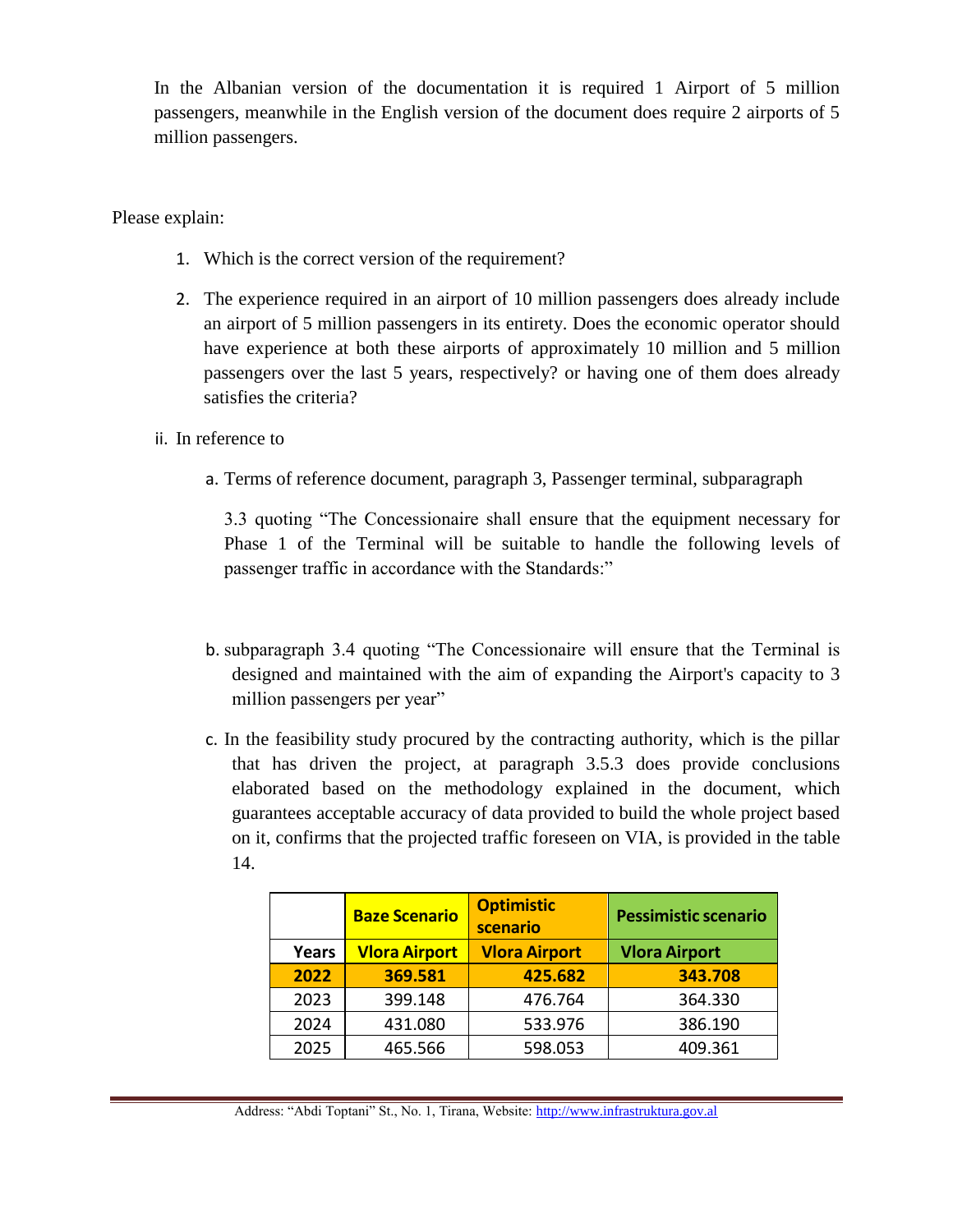| 2026 | 502.811   | 669.819   | 433.923 |
|------|-----------|-----------|---------|
| 2027 | 543.036   | 750.197   | 459.959 |
| 2028 | 586.479   | 840.221   | 487.556 |
| 2029 | 627.533   | 899.036   | 513.153 |
| 2030 | 671.460   | 961.969   | 540.093 |
| 2031 | 718.462   | 1,029,307 | 568.448 |
| 2032 | 768.755   | 1,101,358 | 598.292 |
| 2033 | 822.567   | 1,178,453 | 629.702 |
| 2034 | 880.147   | 1,260,945 | 662.761 |
| 2035 | 941.757   | 1,349,211 | 697.556 |
| 2036 | 1,007,680 | 1,443,656 | 734.178 |
| 2037 | 1,078,218 | 1,544,712 | 772.722 |
| 2038 | 1,153,693 | 1,652,842 | 813.290 |
| 2039 | 1,215,993 | 1,742,095 | 837.689 |

Based on the detailed references provided questions that the requirement of the economic operator must operate airports 10 million passengers (refer above, paragraph 4) is not in aligned and accurate to the need. Since this requirement does not ensure the contractor authority that will add value to the project or provide cost/competitive advantages, please explain

- i. The reason of the necessity on having such requirement based on an airport of 10 million passengers.
- ii. The reasoning that this selection criteria will not affect the objective evaluation of the bidders.

#### **ANSWER**

In relation to the first requirement, the Contracting Authority states that the Airport Operator Bidder, or if the Bidder is a Merger of Companies, shall demonstrate by listing the respective airports: a. Experience in: (a) development, design, engineering, procurement and construction, operation and maintenance and (b) management and monitoring of Commercial Airport Infrastructure construction projects during the past five (5) years in at least one (1) airport of more than ten (10) millions passengers and 1 (one) airport of up to five (5) millions passengers.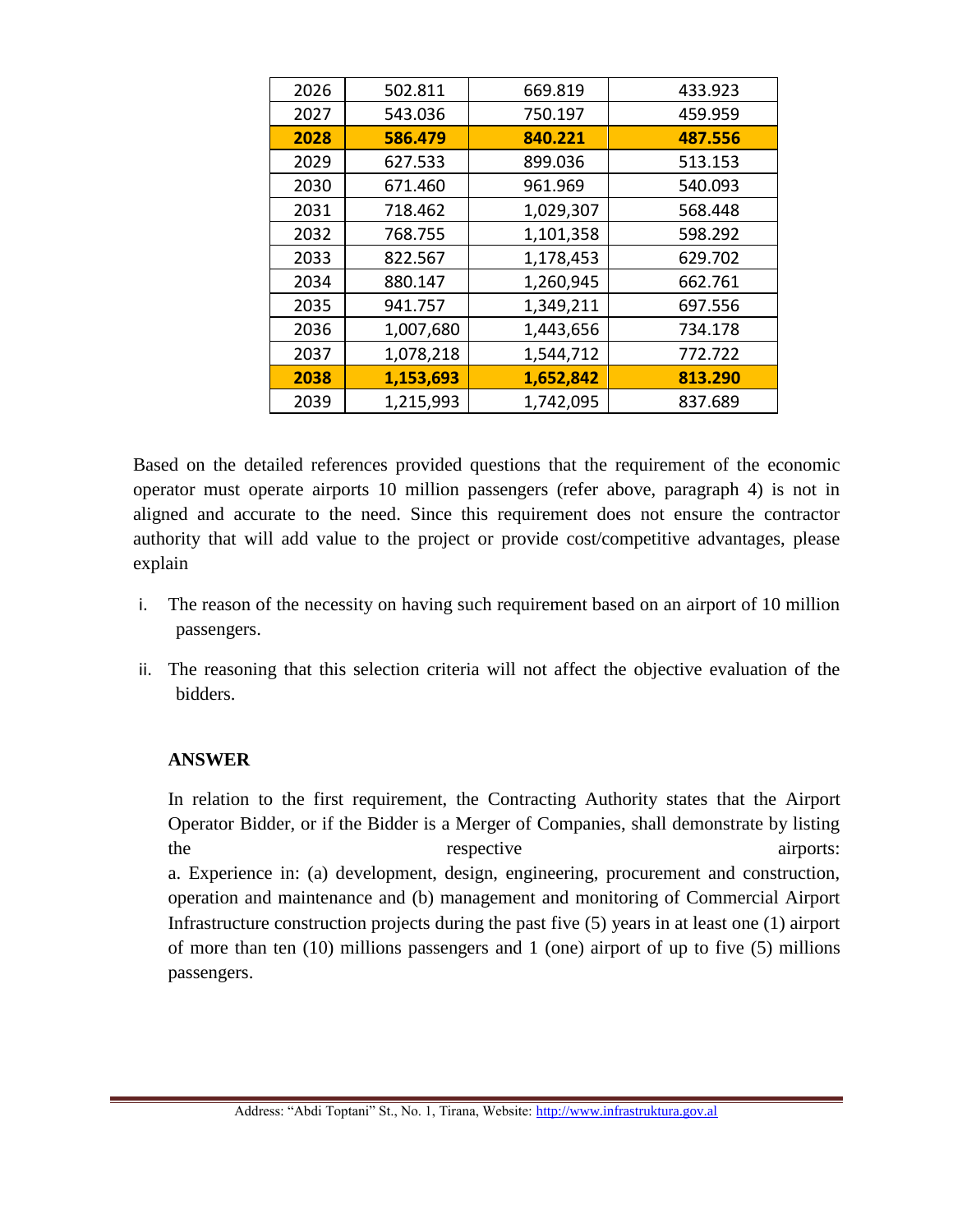As for the other requirement, the above criterion is cumulative (airport of more than 10 million passengers and more than 5 million passengers), therefore it should be read, interpreted and fulfilled as one.

As regards the requirement of 10 million passengers, the above claim does not relate to a request for clarifications on competition documents, but is a complaint regarding the qualification/evaluation criteria. We would like to clarify that the administrative review procedure is regulated by Article 43 under Law No. 125/2013 "On Concessions and Public-Private Partnership" as amended.

## **QUESTION**

6. In Selection Criteria 6 of the evaluation methodology, has been defined the condition that, "The bidder with the best results for increasing the number of passengers, the network experience and the lowest level of proposed service tariffs will be awarded with maximum points of the criterion."

Please explain:

- a) Does the operator need to provide in its bid offer reference / numerical value from where it can be clearly shown the increase on the number of passengers and lowering the service tariffs. If so, can you give an example of how these will be written on the bid offer?
- b) According to the evaluation methodology and lack of formula how the other offers will be scored? Can you please provide an example of the scoring for second, third, etc bidder.

# **ANSWER**

We would like to add that it is the economic operators' responsibility to submit valid legal and justifying documentation in order to prove that all qualification/winning bid selection criteria have been met as provided for in the competitive procedure documents.

We also want to clarify that the evaluation process of the legal documentation and technical and financial bid of economic operators will be carried out in accordance with the competitive procedure documents.

The Contracting Authority thus clarifies that the competition documents clealy provide the scoring and criterion evaluation system, by stating that: *"The Bidder providing the* 

Address: "Abdi Toptani" St., No. 1, Tirana, Website[: http://www.infrastruktura.gov.al](http://www.infrastruktura.gov.al/)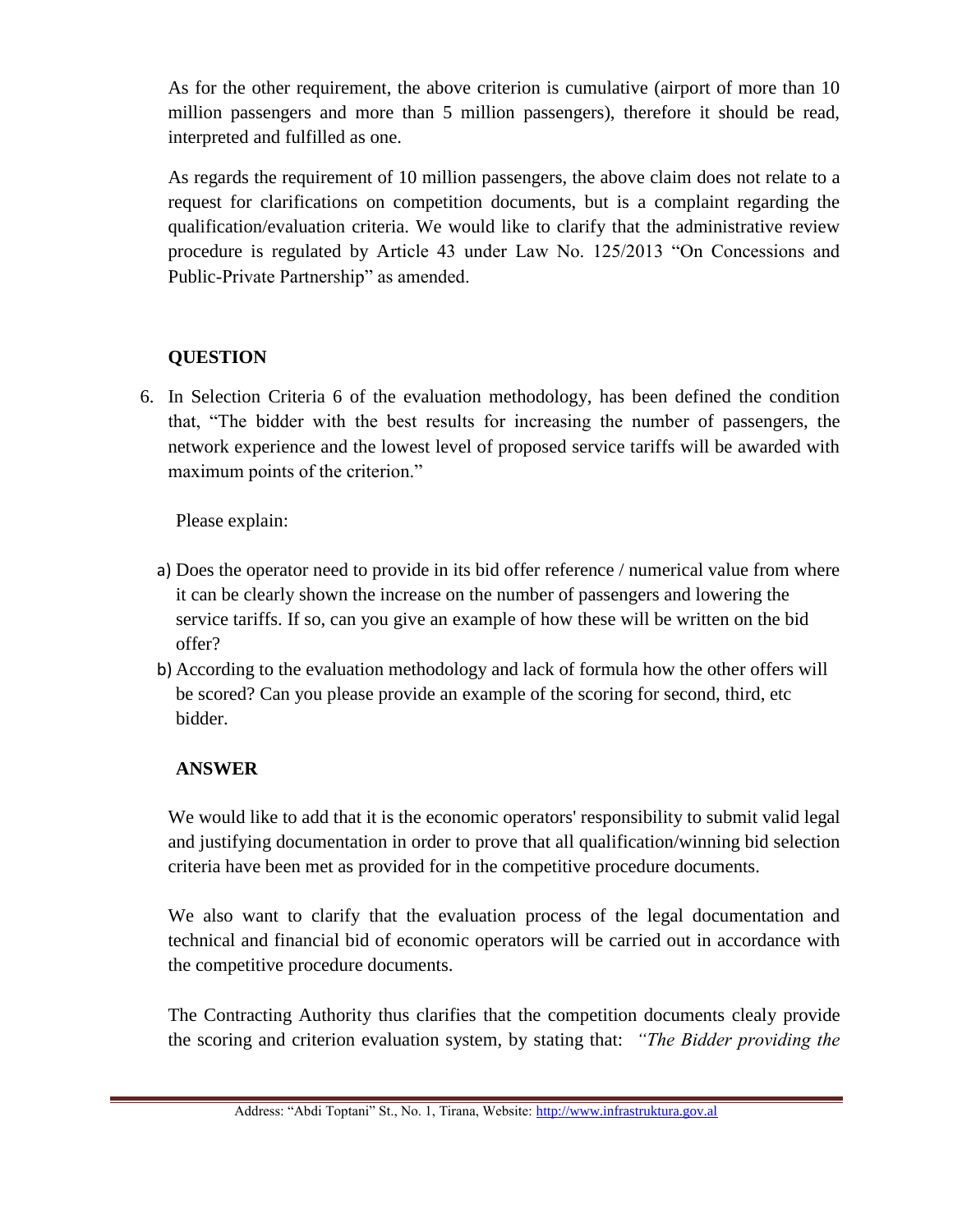*best outputs for traffic growth and network experience as well as the lowest proposed service fees shall receive the highest score for this criterion".*

### **QUESTION**

7. Selection Criteria 9 from the evaluation methodology, it is stated that, "The Bidder proposing the lowest amount of the "minimum guaranteed revenues" shall receive the highest score for this criterion. The other bidders will receive points based on the defined methodology."

Please explain:

a) Can you please provide an example of scoring for other second, third bidders according to the evaluation methodology.

In similar cases where such large projects are being implement, the contractor authority does organize workshop with bidders and related parties to clarify potential questions/issues related to the project, to ensure the highest return in project value engineering and cost wise.

Please let us know if you have planned such a workshop before submitting bid?

#### **ANSWER**

We would like to explain that the evaluation process of the legal documentation and technical and financial bid of economic operators will be carried out in accordance with the competitive procedure documents. The Contracting Authority would like to clarify that the competition documents clearly provide the scoring system and evaluation of the criterion above.

In compliance with the legal framework in force, we wish to explain that the concession/ppp granting procedure is carried out through electronic means and that the whole information required, including videos and other supporting and explanatory materials, are made available in electronic form.

#### **QUESTION**

8. In case of documentation discrepancies between English and Albanian language bid